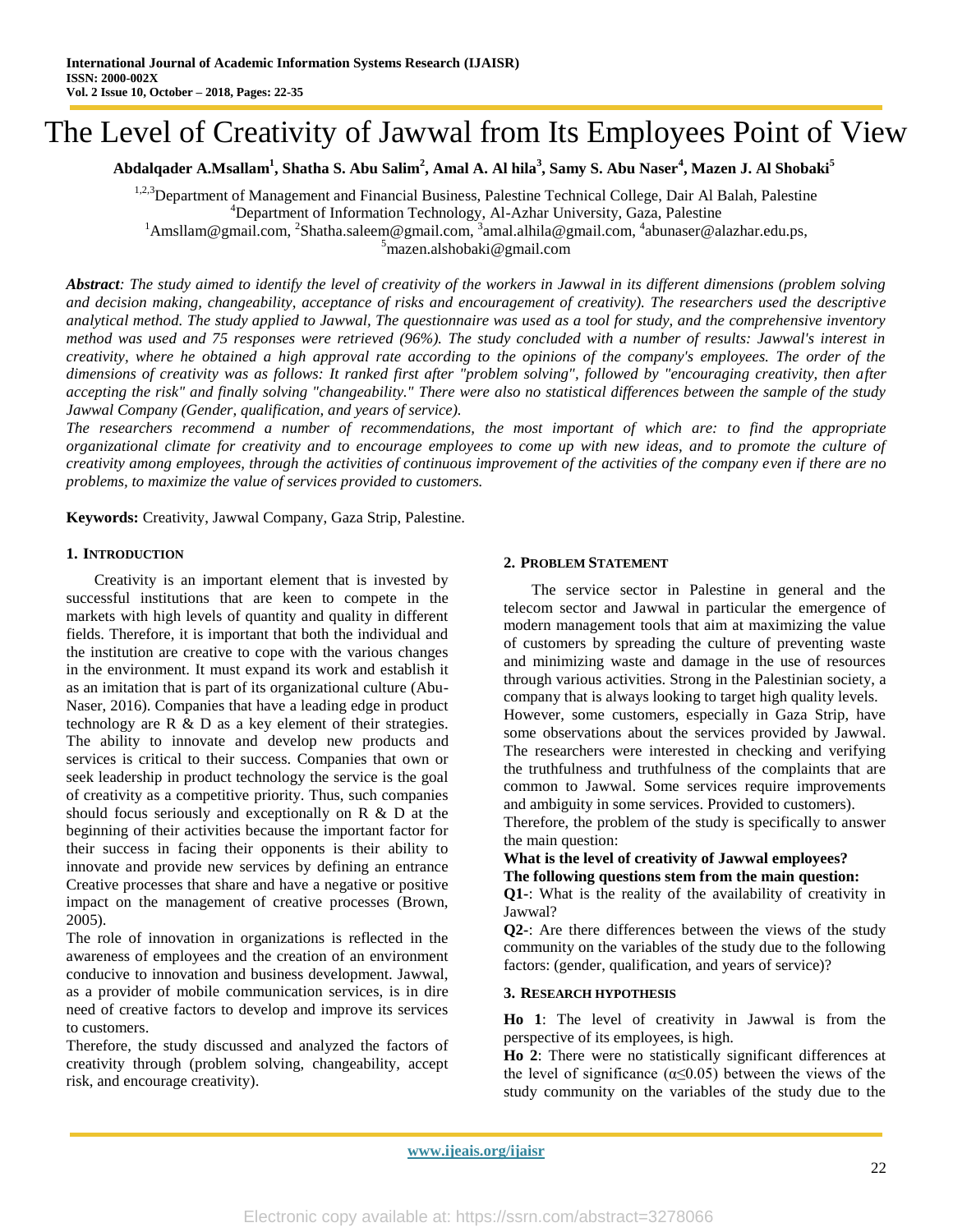following variables: (Gender, qualification, and years of service).

#### **This hypothesis is based on the following subassumptions:**

**Ho 2**-1: There were no statistically significant differences at the level of significance ( $\alpha \leq 0.05$ ) between the views of the study community on the variables of the study due to Gender.

**Ho 2**-2: There were no statistically significant differences at the level of significance ( $\alpha \leq 0.05$ ) between the views of the study community on the variables of the study due to scientific qualification.

**Ho 2**-3: There were no statistically significant differences at the level of significance ( $\alpha \leq 0.05$ ) between the views of the study community on the variables of the study attributed to the years of service.

## **4. RESEARCH OBJECTIVES**

- Explain the availability of creative factors in Jawwal.
- Identification of the differences, if any, between the views of the study community on the variables of the study due to the following factors: (gender, qualification, and years of service).

#### **5. RESEARCH IMPORTANCE**

The importance of the current study stems from a number of recent topics. One of the few studies that dealt with this topic is the innovation in Jawwal. The use of modern administrative tools and creating an atmosphere conducive to creativity among employees contributes to maximizing customer value by finding creative solutions to problems. Within organizations, which helps to expand and grow, and leads to the development of society and promotion, and highlights the importance of study through:

- The importance of the study stems from the fact that it deals with a new topic, and to the knowledge of researchers it is one of the few studies that dealt with this subject.
- This study may contribute to the attention of researchers to conduct further applied studies in this important field, which constitutes an addition to administrative literature.
- The current study highlighted the cellular communications sector represented by Jawwal, which is one of the pillars of the Palestinian economy.
- The current study may contribute to the results and recommendations of enhancing and improving the services provided by the organizations, especially Jawwal to customers.

# **6. RESEARCH LIMITS AND SCOPE**

- **Human and spatial limits**: The study targeted all workers in Jawwal - North Gaza branch.
- **Time Limits**: Study and data collection were implemented during 2018.

 **Objective**: This study addressed the factors of creativity, applied to Jawwal.

#### **7. THEORETICAL FRAMEWORK**

Creativity is a human behavior that is not limited to a particular group of people, whether on a career or a personal level. It is an inherent potential of all individuals to varying degrees depending on their ideas and tendencies or the factors of inheritance that have a large role in it. And innovations, this ability varies and varies from person to person depending on the individual differences between them (Abu Namous, 2016).

#### **Concept of creativity:**

The subject of creativity and concept was associated with the first beginnings of the existence of man on earth as man sought to achieve creation and creativity in various aspects of his life and to better living conditions, which moved him to his presence in formal and informal organizations and trying to reach them through creativity to situations and levels of optimum performance.

Al-Otaibi (2007) defines it as a mental capacity. However, alongside these capabilities, there are a number of driving factors in the individual, such as ambiguity and a number of emotional factors such as self-confidence and selfsufficiency. (Al Obeidi, 2010 ) see that creativity is a relative process that lies between simulation and evolution to the original stage of innovation, a process that involves looking at phenomena, things and problems with an unfamiliar new perspective and relationships in which the individual, the work, the internal organization environment and the external environment of the organization interact. Young and Chen (2010) also view creativity as the process of producing new and useful ideas.

Khalaf (2010) defines it as the process of linking ideas or things to relationships that never existed before.

**Features of Creative Personality** (Naseer and Al-Azzawi, 2011):

Creativity is a creative human behavior that lies within each individual. It is agreed in the cases of stimulating perception and arousing sensations in many ways. There are distinguished individuals who have the queen of the constant and vital presence of the subconscious mind. They can find the most appropriate solutions and the best ones from a set of options. To an issue that was agreed to be intractable.

Therefore, creativity is a latent talent in every human being like the other hidden talents. You need to stir up, refined, and exercise in a constant manner so that you can be a queen present in every new production. Therefore, some do not think that creativity is concerned with the owners of supernatural intelligence or the children of women. To the state of real creativity in various fields of individual and social life.

However, there are some individuals show their abilities and creativity through emergency situations and critical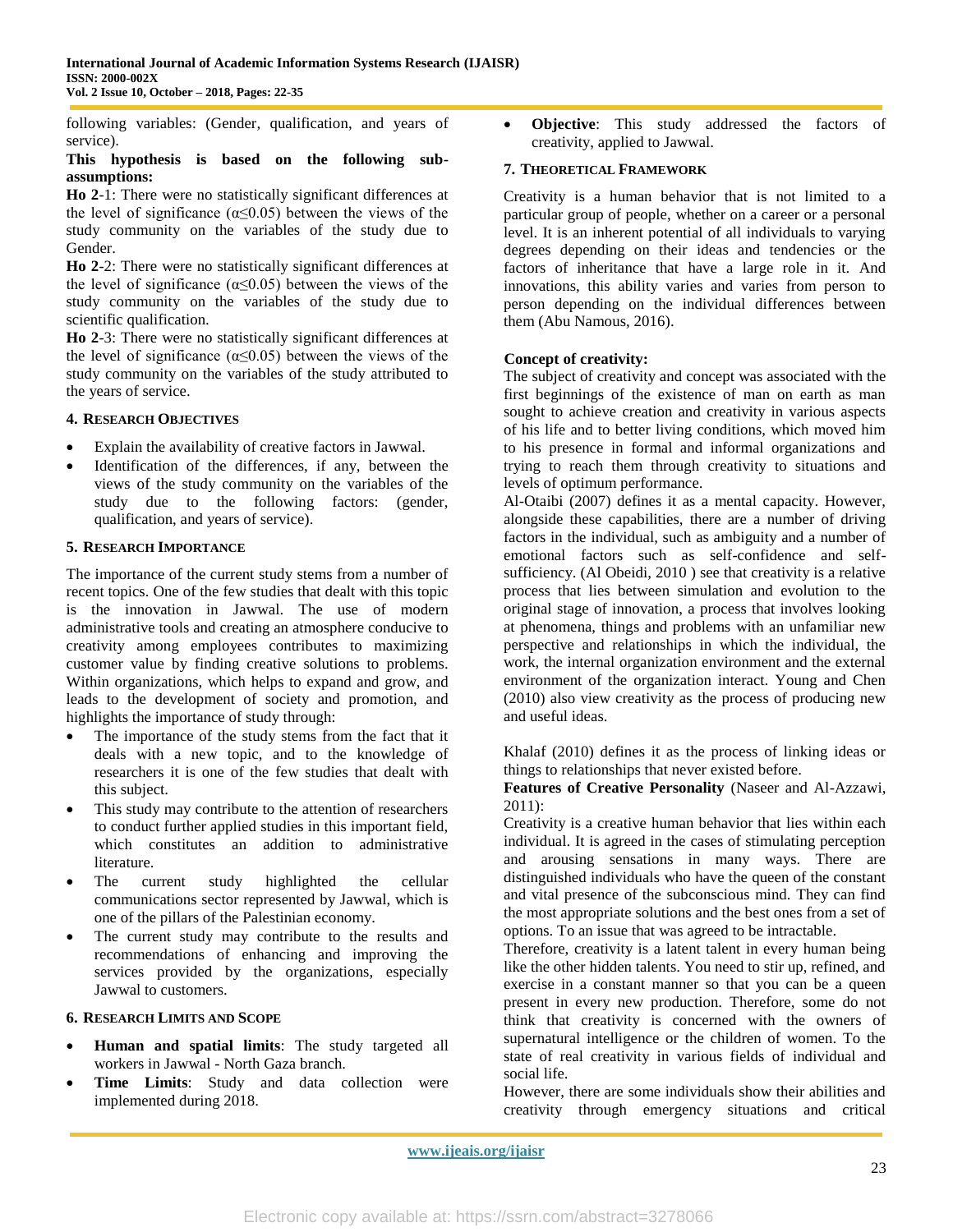conditions, and they have to go to themselves more and take care of their capabilities, and change the pattern of their behavior in accordance with the attributes they hold, including:

- 1. **Sensitivity**: It means the ability to be aware of the problems of a particular situation and to take into account all its dimensions and factors.
- 2. **Fluency**: The ability to produce a large stream of ideas and creative perceptions in a limited time and divide fluency into:
	- Fluency of words: Any speed of production of words or units of expression according to certain conditions in their construction or installation.
	- **Diffusion Flux**: Any speed of producing images with specific characteristics in meaning.
	- Fluency of ideas: any speed of revenue of a large number of ideas and intellectual images in one position.
	- Transcendence of expression: the ability to express ideas and the ease of formulation in words or images to express these ideas in a way that they are connected to others and appropriate.
- 3. **Flexibility**: It is the ability of the mind to adapt to changing and emerging situations, and to move from a rigid angle to the liberated angles of the confrontation process.
- 4. **Originality**: It means introducing innovative products that are suitable for the purpose and function for which they work. In other words, rejection of ready-made and familiar solutions, taking new behavior in line with the desired goal and launching unusual responses to unfamiliar stimuli that we can not call original response, Not directed.
- 5. **Insight**: It means having the insight and the ability to penetrate the traditional blocking and read the results prematurely and give the necessary alternatives to all the expected possibilities.

## **The Stages of Creativity:**

The process of creativity goes through many stages until the idea or ideas reach full maturity, thus achieving the originality and high quality of the products and ideas. Several studies, including Oreibi and Al-Obeidi (2010), indicate that the process of creativity goes through the following stages:

#### **1. Sensation and identification of the problem:**

This phase involves diagnosing and identifying the problem, collecting and analyzing the data and information needed, and creating relationships and linkages between them to help find new alternatives to solve the problem.

## **2. Generate ideas:**

This phase involves working to generate as many ideas, alternatives or solutions as possible. This is a reaction to desperate attempts to find a solution to the problem after considering all possible possibilities.

#### **3. Choice of ideas or alternatives (inspiration):**

At this stage, the characteristics of self-innovation are embodied. At this stage, only innovators are involved. The process of the sudden emergence of the core idea or the model work, and the material of the idea or solution seems to have been organized and arranged without planning. In the midst of searching for them, and feel joy and victory when solving the problem that was troubling him.

# **4. Apply selected ideas or alternatives:**

At this stage, the idea or solution reached for testing and experimentation is subject to the validity, originality and suitability of the practical facts. Otherwise, the idea will remain an illusion in the head of its owner.

#### **Encouraging Creativity within the Organization:**

The development of managerial innovation within the organization or institution must be at the levels of:

#### **1. At the individual level:**

Where the management of the institution can follow many ways to develop the creative capabilities of the employees of the institution, and can be summarized as follows (Nasr, 2017):

- Focus on quantity and not quality.
- The delay in judging ideas.
- Be careful to write down all thoughts.
- Focus on the problem from an unconventional angle.
- Give up preconceived notions.
- Brain imaging of ideas.

#### **2. Community level:**

It is the creativity that is achieved or reached by the group (department, department, committee ...) and based on the characteristic of synergy, the creativity of the group far exceeds the total individual creations of the members as a result of interacting among them and exchanging views and experience and helping each other (Abu Zeid, 2010).

#### **3. At the enterprise level:**

There are many principles and administrative elements to be met in the creative regulatory environment, including:

- Adopting a participatory institutional system.
- Training and training for all employees according to their needs.
- Give priority to research and experimentation.
- Adopting integrated systems at work and providing objective criteria for evaluating performance.
- Use a variety of stimulation methods.
- Independence and flexibility in implementation.
- Faith of leadership through creativity, and shows through:
	- $\checkmark$  Training creative staff: providing courses to teach behaviors, intellectual orientation and creative tools. Training should include means of teamwork to facilitate team participation.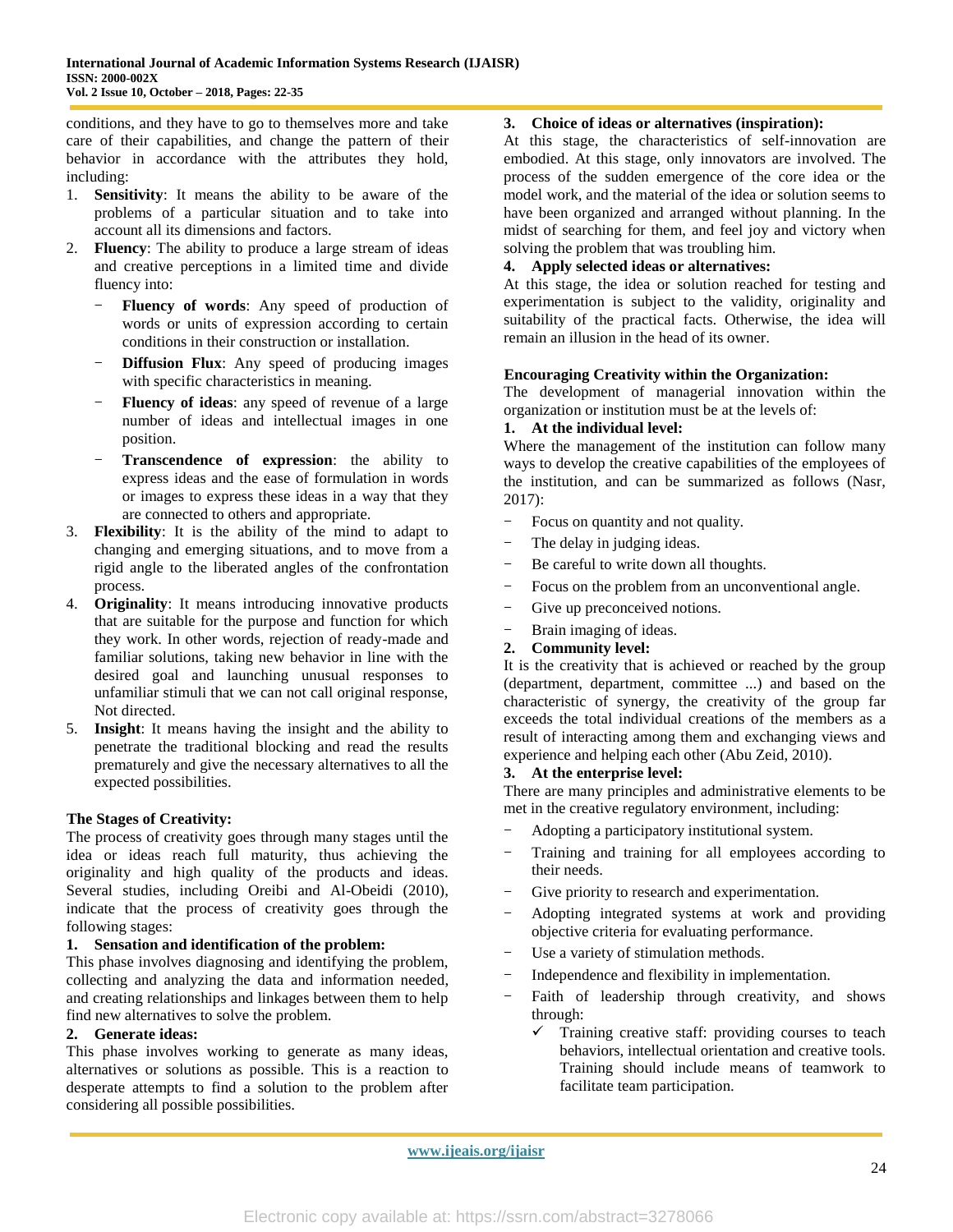- Motivation: By supporting innovation initiatives to the continued success of processes and reward when doing creative work.
- Create an innovative initiative: By understanding the mental abilities of employees by building a good program for managing ideas and providing an environment, climate, means and platforms that help unleash creative talents among individuals, and create creative solutions to the problems of the organization.

# **Jawwal Company:**

Since its inception, the Palestinian Cellular Telecommunications Company (Jawwal) has been a cellular company that competes with four Israeli companies in the cellular communications industry. In order to impose isolation. Hence, the Palestinian Cellular Telecommunications Company (Jawwal) was the first Palestinian cellular company to connect the parts of Palestine in light of the fragmentation of the country and the difficulty of communication between the parents. Despite the difficult political and economic circumstances, Jawwal has been able to achieve tangible success on the ground from the moment it started its services in 1999. It has proved to be the first mobile telecommunications company in Palestine to be chosen by more than 2.85 million subscribers in 2018.

# **Jawwal's main objectives:**

- Providing the latest communications technology systems and services, information systems, data communication and added services to meet all the needs of customers in all Palestinian communities.
- Achieving profitable investment returns for shareholders and maintaining their investments and working to achieve their expectations and aspirations and ensure communication and communication with them on an ongoing basis.
- Providing the widest range of services to the largest subscriber base in all Palestinian fields.
- Contribute to the building of the Palestinian society by supporting the largest possible initiatives, social, educational, health, economic and infrastructure activities, to create a distinguished communication relationship between the companies of the group and the Palestinian society in order to contribute to the realization of the aspirations of the society and enhance its capabilities.

# **8. LITERATURE REVIEW**

 $\triangleright$  Study of (El Talla et al., 2018) aimed to identify the creative environment and its relation to the graceful management of the technical colleges operating in Gaza Strip. The analytical descriptive method was used through a questionnaire which was randomly distributed to 289 employees of the technical colleges in Gaza Strip with a total number of (1168) employees and a response

rate equal to (79.2%) of the sample study. The results showed a high degree of approval for the dimensions of the creative environment with a relative weight of (75.19%). It also showed a high level of creative environment where the ranking and relative weight was as follows: Fluency (76.86%), Sensation of problems (74.89%), Flexibility (74.59%) and originality (74.41%). The results showed that the technical colleges achieved a high level of lean management with a relative weight of 76.69% and a high level of lean management. (79.56%), responding to customer requirements (79.14%), reducing costs (75.68%), maximizing competitiveness and profitability (74.59%), Improve service (74.52%), and the results showed a statistically significant difference relationship between the dimensions of the creative environment and management in lean technical colleges in Gaza Strip. The researchers suggested a number of recommendations, the most important of which is the need to enhance the dimensions of the creative environment by working to improve the abilities of the faculties in fluency, flexibility, originality, sensitivity to problems and the importance of increasing attention to the dimensions of achieving the graceful management because of their role in the development of technical education departments and sustainability. Develop lean management mechanisms and applications in terms of reducing waste, reducing costs, improving service, responding to customer requirements, and maximizing competitiveness and profitability, commensurate with the capabilities of these colleges.

 $\triangleright$  Study of (Al Shobaki et al., 2018) aimed at identifying the extent of the technical colleges' commitment to the application of the lean management. The analytical descriptive method was used through a questionnaire randomly distributed to 289 of 1168 employees of the technical colleges in the Gaza Strip with return ratio of (79.2%) out of the sample study. The results of the study showed that the technical colleges achieved a high level of lean management with a relative weight of 76.69%. The results of the study showed that there is a high level of lean management (loss reduction, cost reduction, service improvement, customer satisfaction, maximization of competitiveness and profitability) in technical colleges in Gaza Strip. The field of waste reduction came first and with a relative weight of 79.56% In the second place came the field (responding to customer requirements) and a relative weight (79.14%), in the third place came the field (cost reduction) and a relative weight (75.68%), in the fourth place came the field (maximizing competitiveness and profitability) and relative weight (74.59%), in the fifth and final place came the field of (service improvement) and relative weight (74.52%). The results confirmed the existence of statistically significant differences in the application of the lean management dimensions between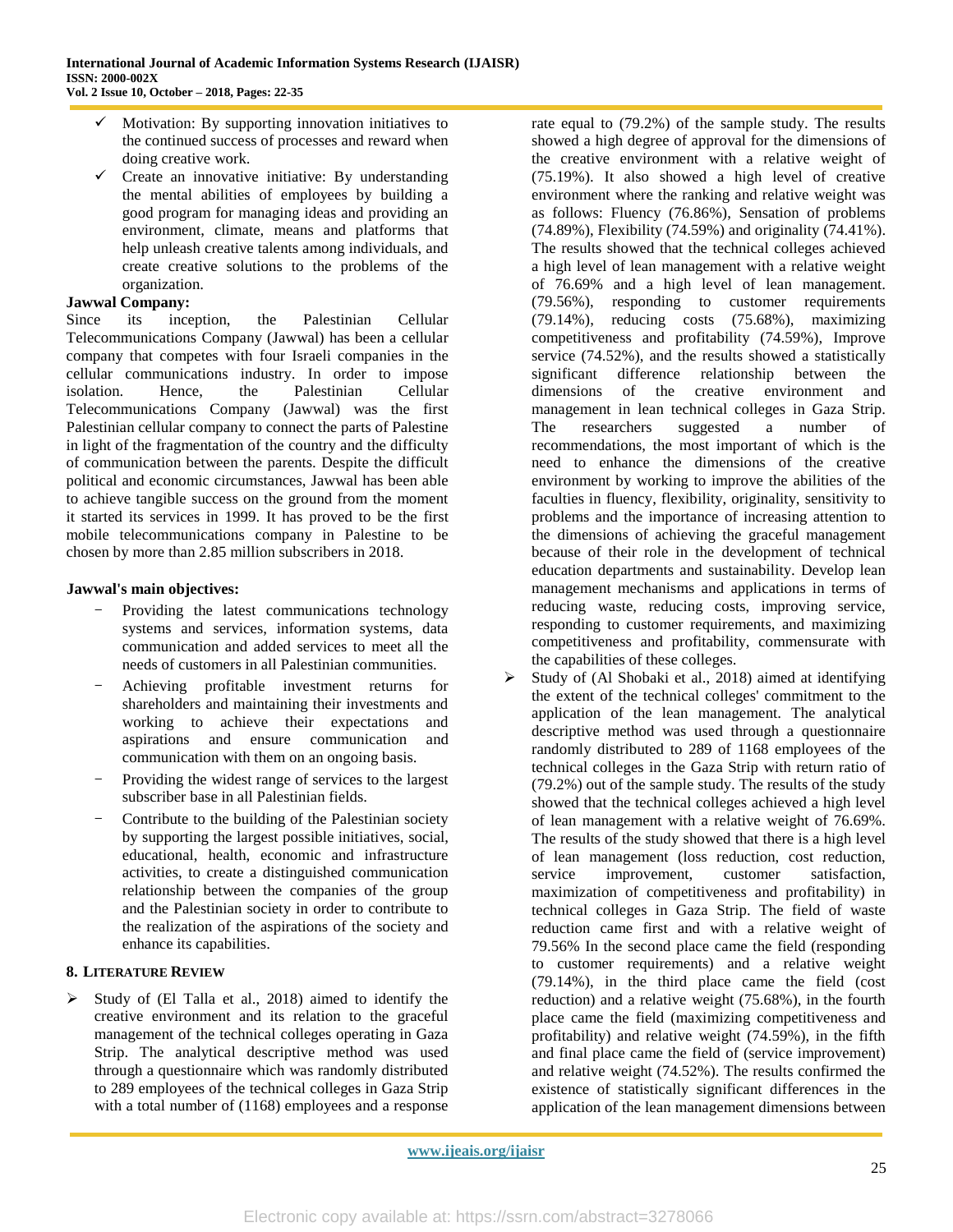technical colleges. The results showed that there were no differences in the application of the lean management according to the levels of experience except after the reduction of costs, where there were differences from the point of view of those with low experience. The researchers suggested a number of recommendations, the most important of which is the need to increase the attention to the dimensions of achieving the lean management because of their role in the development and sustainability of technical education departments by enhancing and improving the operations in the technical colleges, especially in the difficult conditions experienced by Gaza Strip and the scarcity of resources. And the importance of urging decision makers in technical colleges to develop efficient management mechanisms and applications in terms of reducing waste, reducing costs, improving service, responding to customer requirements, and maximizing competitiveness and profitability, commensurate with the capabilities of these colleges

- $\triangleright$  The study of (Jacob, 2016) aimed to measure the impact of organizational justice on the development of institutional innovation and to detect the moral differences between the opinions of workers in readymade garment projects regarding the degree of availability of organizational justice and the development of institutional innovation. The most important findings of the study were: a statistically significant effect of the dimensions of organizational justice on the development of institutional innovation. After procedural justice, there has been a greater impact on the development of institutional innovation, while after equitable place there has been less impact on the development of institutional innovation. There were differences between employees' levels of awareness of the development of institutional creativity (age, educational level), while no differences were attributed (gender, functional experience, income level, social status).
- Study of (Al-Ayoubi and Al-Haila, 2015) aimed to identify the role of creativity and innovation in enhancing the competitiveness of the staff of Bank of Palestine Limited, and to detect the differences in the responses of the sample members according to the variable (qualification, years of service and gender). The researchers used the descriptive analytical method. The study tool was a questionnaire applied to A simple random sample of (60) single, the study reached the results of the most important: The level of achievement of competitive advantage (quality, excellence, and response speed) in the Bank of Palestine was high, and the existence of a positive relationship of statistical significance between creativity and innovation and achieve competitive advantage.
- $\triangleright$  Study of (Mohammed and Chenter, 2015) was designed to test the relationship between the quality of work life

and organizational creativity in the Ministry of Planning. The data were collected from a sample of (100) directors representing the decision centers in the Ministry of Planning. The study was based on several tools: questionnaire, interviews and official reports. Research shows the existence of relationships and the impact of search variables.

 $\triangleright$  Study of (Glouley, 2013) aimed to identify the attitudes of the workers at Biskra University toward the level of their organizational culture and to know the effect of the organizational culture on its various dimensions in the managerial creativity of the employees. The study society consisted of 808 working and working workers of the University of Biskra, (160) questionnaire were valid for statistical analysis. The study concluded that the level of organizational culture prevailing at Biskra University was high, and the level of administrative creativity Among the workers was high, in addition to the above, the study showed that there were statistically significant differences in the attitudes of the respondents about the level of the organizational culture prevailing at Biskra University according to sex, as well as the existence of statistically significant differences in the respondents' attitudes about the level of managerial creativity among the employees due to the variables Gender, age, academic qualification, years of service).

#### **Comment on previous studies:**

The previous studies dealt with innovation and applied to various sectors: pharmaceutical institutions, banks, universities and telecommunications companies. These sectors are mostly providing services to customers, and they agree with the current research that the application to Jawwal provides services in the telecommunications sector.

All the previous studies have used descriptive analytical methods, and different in the method used, some used the method of comprehensive survey, the other used the sample method, and others used the method of case study on some companies, and the current study agrees with the methodology used descriptive analytical approach as agreed in the tool, In terms of the sector to which it was applied, the dimensions studied in the study, and the period of time.

## **9. METHODOLOGY OF THE STUDY:**

**Study Methodology**: Based on the nature of the study and in order to achieve the objectives of the study, the researchers used the descriptive analytical method.

## **Researchers used two main sources of information:**

- 1. **Secondary Sources**: The researchers aimed at addressing the theoretical framework of the study to secondary data sources, which are related Arabic and foreign books and references, periodicals, articles and reports, and previous researches and studies that dealt with the subject of the study.
- 2. **Preliminary Sources**: To address the analytical aspects of the study subject, the required data were obtained through the Questionnaire prepared for this purpose. The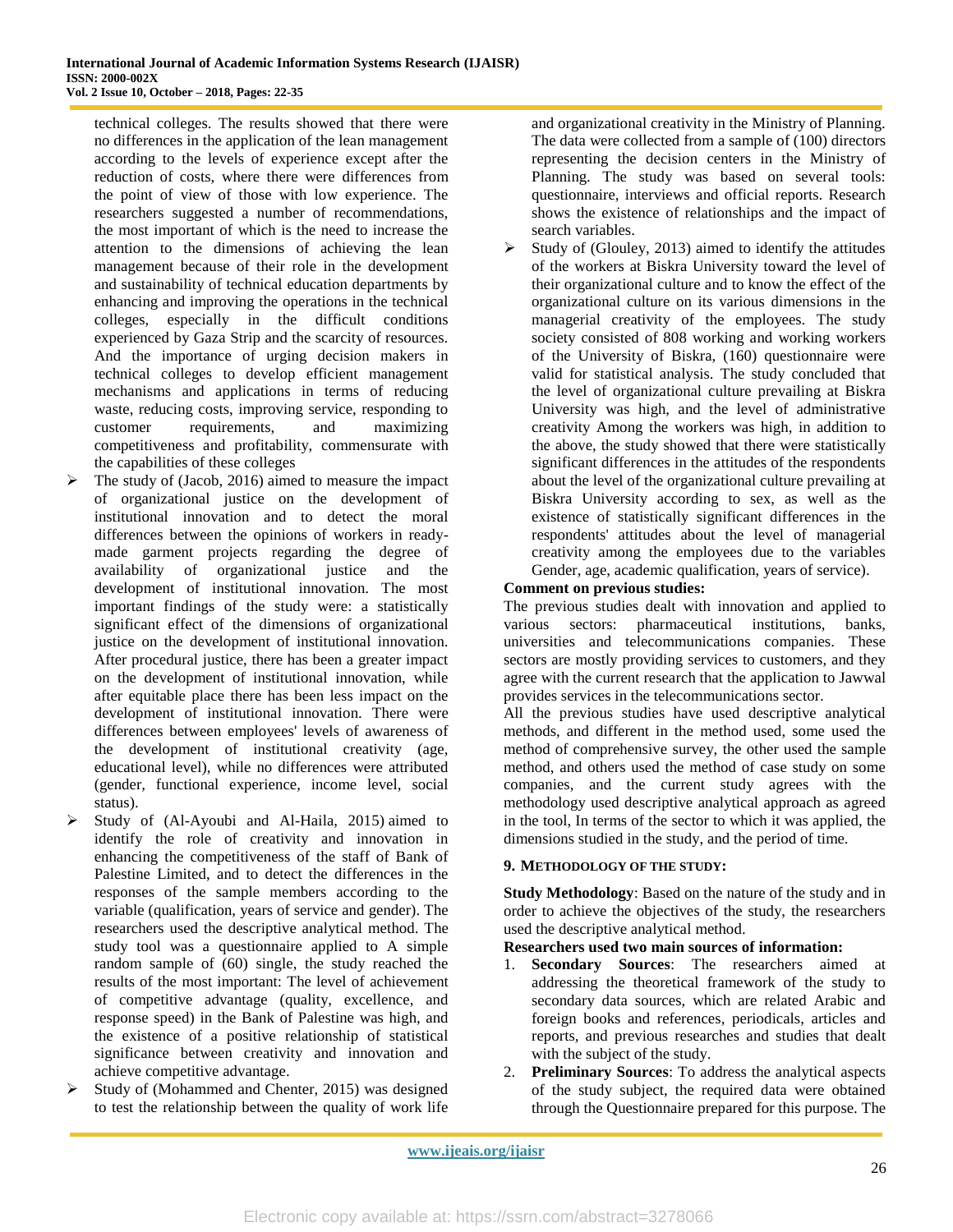data were analyzed and the results were analyzed using the Statistical Package for Social Science (SPSS).

#### **Study Society:**

The survey population consisted of all employees of Jawwal in the Gaza Strip - North Branch (85). The researchers distributed the questionnaires to all members of the study community. The total number of questionnaires was (75), which is (96%) valid for analysis, and the following tables show the characteristics and characteristics of the study sample as follows:

## **Part One: Personal Information:**

**Table 1**: Distribution of the society of the study

|                                      |                                       | <b>Repetition</b> | <b>Percentage</b>  |
|--------------------------------------|---------------------------------------|-------------------|--------------------|
| Gender                               | Male                                  | 57                | %76.00             |
|                                      | Female                                | 18                | %18.00             |
| <b>Total</b>                         |                                       | 75                | 100.0              |
| <b>Qualification</b>                 | ВA                                    | 58                | $\frac{9}{677.3}$  |
|                                      | M.A.                                  | 17                | $\frac{622.70}{6}$ |
| <b>Total</b>                         |                                       | 75                | 100.0              |
|                                      | 1to 5 years                           | 33                | $\%44.00$          |
| <b>Years of</b><br><b>Experience</b> | From 6<br>tΩ<br>less than 10<br>years | 31                | %41.30             |
|                                      | More<br>than<br>10 years              | 11                | %14.70             |
| Total                                |                                       | 75                | 100.0              |

Table 1 shows that 76.00% of the study population is male and 18.00% of the study population is female. This indicates that the employees in Jawwal are mostly male and few females, and this is because male employees have ability to bear the burden of working pressure and field work more than females. And that 77.30% of the society of the study qualifies them as "bachelor", and 22.70% of the society of the study qualifies for them "Master", and this shows that most of the employees of the bachelor degree compared with employees of the graduate campaign, and this is because Jawwal need Is more technical than the need for higher qualification holders. However, the company's policy supports the continuous development of its employees. This is evident in the tendency of many of its employees to complete their higher studies and obtain higher qualifications than the bachelor's degree. And 44.00% of the study population ranged from 1 to less than 5 years. 41.30% of the study population ranged from 6 to less than 10 years. 14.70% of the study population had years of experience they have "10 years and more", it is clear that Jawwal has many experiences. It is noticeable that the lowest percentage of those with long experience and the highest percentage of the least experienced, because Jawwal is in a stage of development and growth and that the number of its employees is constantly increasing.

# **Study Tool:**

A questionnaire was prepared on the "Enhancing managerial innovation factors for Jawwal employees"

- **1. The questionnaire was divided into two parts:**
- Part 1: It consists of the personal data of the study community and consists of 3 paragraphs
- The second part deals with the creative factors of Jawwal's employees. It consists of four fields, namely: problem solving, changeability, risk tolerance, and creativity. Each field consists of 5 paragraphs.

The answers to each paragraph were 5 answers, where the score "5" was completely agreeable and the score "1" was not fully agreeable as shown in Table (2).

|  | <b>Table 2:</b> Answers Scale |  |
|--|-------------------------------|--|
|  |                               |  |

| <b>Category</b> | <b>Absolutely</b><br>Agree | Agree | <b>To</b><br><b>Some</b><br><b>Extent</b> | <b>Not</b><br>Agree | <b>Not</b><br><b>Ouite</b><br>OК |
|-----------------|----------------------------|-------|-------------------------------------------|---------------------|----------------------------------|
| <b>Class</b>    |                            |       |                                           |                     |                                  |

#### **Reliability and consistency of resolution: The first method: The judges believe:**

The questionnaire was presented to a group of arbitrators consisting of (5) members of the faculty, specialists in management, economics, accounting, statistics, and technical education in universities and colleges.

#### **2. Validate the internal consistency of the resolution paragraphs**

The internal consistency of the questionnaire paragraphs was calculated by calculating the correlation coefficients between each paragraph and the total score of its axis as follows:

## **Internal honesty of the paragraphs of creativity**

The validity of the internal consistency was determined by calculating the Pearson correlation coefficient between each of its paragraphs with the dimension to which it belongs and with the total score, in order to identify the strength of the resulting correlation coefficient.

| Table 3: The correlation coefficients of paragraphs in their |
|--------------------------------------------------------------|
| fields as a whole                                            |

|                           | <b>Field Correlation Coefficient</b><br><b>As A Whole</b> |                                        |  |  |  |  |  |
|---------------------------|-----------------------------------------------------------|----------------------------------------|--|--|--|--|--|
| <b>The Field</b>          | The Value Of<br>R                                         | <b>Level Of</b><br><b>Significance</b> |  |  |  |  |  |
| Problem Solving           | $**0.842$                                                 | 0.000                                  |  |  |  |  |  |
| Changeability             | $*$ $*$ 0.883                                             | 0.000                                  |  |  |  |  |  |
| Accept risk (risk taking) | $**0.743$                                                 | 0.000                                  |  |  |  |  |  |
| Encourage creativity      | $**0.903$                                                 | 0.000                                  |  |  |  |  |  |

The r value of the table is at a significance level of 0.05 and the freedom level of "21" is 0.415

It is clear from the previous table that all correlation coefficients are statistically significant. The probability value of each paragraph is less than 0.05 and the calculated r value is greater than the r division of 0.415.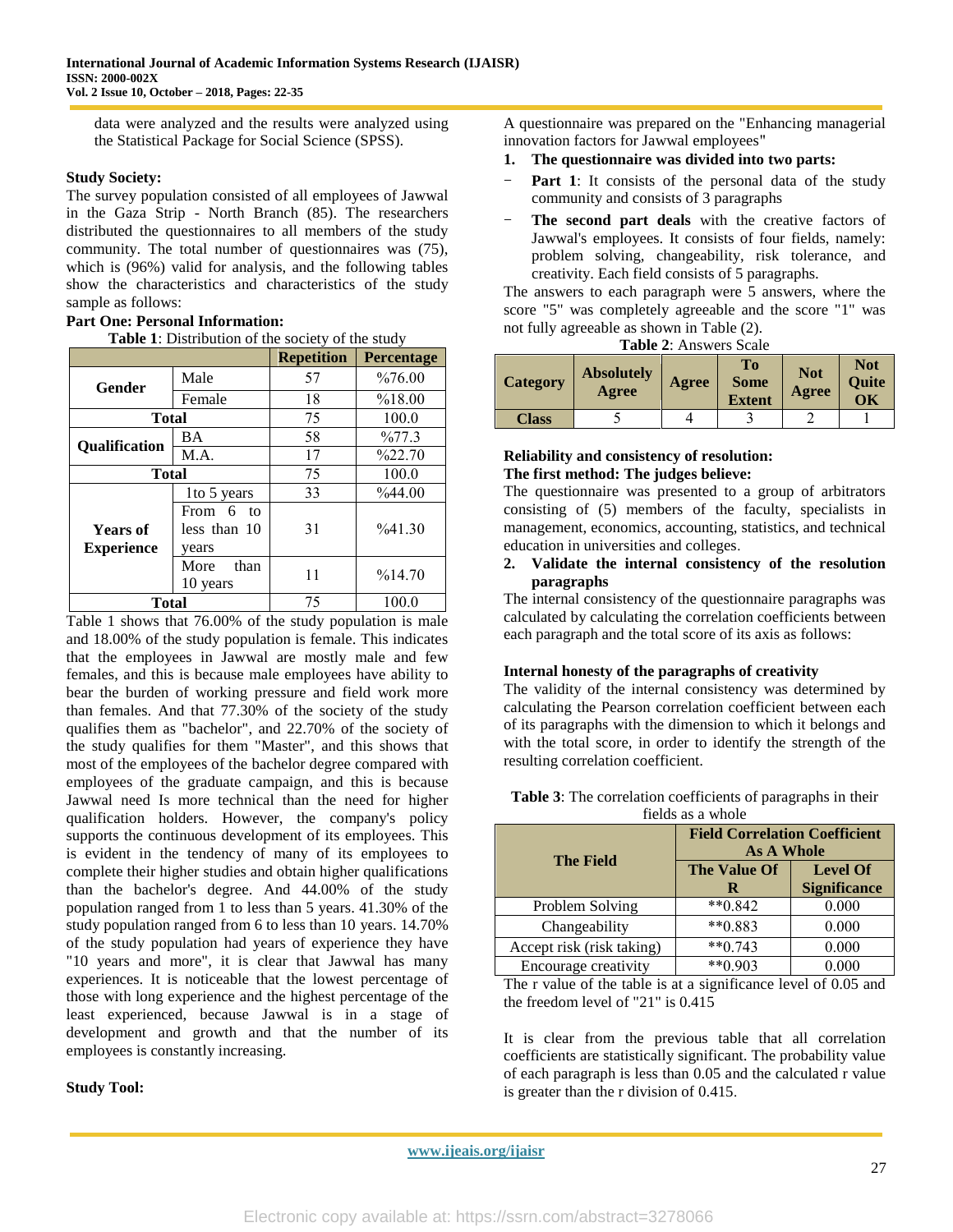#### **Reliability of questionnaire paragraphs: 1. Split-Half Coefficient:**

Pearson correlation coefficient was found between the rate of individual questions of rank and the rate of marital questions for each dimension. Correlation coefficients were corrected using the Spearman-Brown Coefficient correlation coefficient according to the following equation:

# **2. Cronbach's coefficient alpha**

The researcher used Cronbach's coefficient alpha to measure resolution stability as a second method.

Table (4) shows that there is a relatively high coefficient of consistency of the questionnaire paragraphs, which reassures the researcher to use the questionnaire.

| <b>Axis Content</b>       | Number Of<br><b>Paragraphs</b> | <b>Midterm</b><br><b>Retail</b> | <b>Correlation Lab</b> | Cronbach's<br><b>Coefficient Alpha</b> |
|---------------------------|--------------------------------|---------------------------------|------------------------|----------------------------------------|
| Problem Solving           |                                | 0.932                           | 0.965                  | 0.877                                  |
| Changeability             |                                | 0.927                           | 0.962                  | 0.881                                  |
| Accept risk (risk taking) |                                | 0.621                           | 0.766                  | 0.706                                  |
| Encourage creativity      |                                | 0.872                           | 0.932                  | 0.798                                  |

**Table 4**: Stability Factor (Half-Split Method)

**Analysis of the paragraphs and hypotheses of the study.**

A single sample T test was used to analyze the questionnaire sections and the following tables contain the percentage of each paragraph as well as the arithmetic mean, the relative weight, the t value and the significance level of each paragraph. The paragraph is positive, meaning that the members of the community agree with their content if the calculated t is greater than the value of tabular t, which is equal to 1.995 at the level of freedom of 74 and the level of significance of 0.05 (or the moral level is less than 0.05 and the relative weight is greater than 60%). The paragraph is negative in the sense that the members of society do not agree with their content Smaller than the tabular t value

which is -1,995 at a free degree (0.05), the moral level is less than 0.05 and the relative weight is less than 60%. The opinions of the sample in the paragraph are neutral if the moral level is greater than 0.05.

**Question 1: What Is The Level Of Creativity In Jawwal?** For the answer, the researchers calculated the level of application of the factors of creativity in Jawwal by calculating the arithmetic average, standard deviation and relative weight. The t-test of the sample was used for each of the paragraphs of the creative axis and the total response of the axes. Table (5) Dimensions of creative factors

| No. | <b>Item</b>                                                                               | <b>SMA</b>                          | <b>Standard</b><br><b>Deviation</b> | <b>Relative</b><br>Weight | "T"<br><b>Value</b> | <b>Probability</b><br><b>Value</b> |
|-----|-------------------------------------------------------------------------------------------|-------------------------------------|-------------------------------------|---------------------------|---------------------|------------------------------------|
|     |                                                                                           | <b>First Field: Problem Solving</b> |                                     |                           |                     |                                    |
| 1.  | I plan to face the business problems that can<br>happen.                                  | 4.173                               | 0.644                               | 83.46                     | 15.76               | 0.000                              |
| 2.  | I'm experimenting with new ideas and ways to<br>solve problems.                           | 3.960                               | 0.624                               | 79.20                     | 13.30               | 0.000                              |
| 3.  | I take positions on these problems, separately for<br>the purpose of solving them.        | 3.960                               | 0.743                               | 79.20                     | 11.18               | 0.000                              |
| 4.  | I can make important decisions in rare cases.                                             | 3.986                               | 0.830                               | 97.72                     | 10.29               | 0.000                              |
| 5.  | I want to work with teams to solve complex<br>problems.                                   | 4.173                               | 0.704                               | 83.46                     | 14.42               | 0.000                              |
|     | <b>All Paragraphs</b>                                                                     | 4.050                               | 0.583                               | 81.00                     | 15.59               | 0.000                              |
|     | The Second Field: Changeability                                                           |                                     |                                     |                           |                     |                                    |
| 1.  | I have a willingness to adjust my positions when<br>I disagree with the direct president. | 4.013                               | 0.951                               | 80.26                     | 9.22                | 0.000                              |
| 2.  | I find new ways to use existing equipment or to<br>do the work.                           | 4.000                               | 0.805                               | 80.00                     | 10.75               | 0.000                              |
| 3.  | I am at the forefront of trying to experiment with<br>a new idea or method.               | 3.893                               | 0.727                               | 77.86                     | 10.64               | 0.000                              |
| 4.  | I am looking for a non-specialized job.                                                   | 3.813                               | 0.865                               | 76.26                     | 8.14                | 0.000                              |
| 5.  | We take care to take advantage of the opinions<br>and criticism of others.                | 3.920                               | 0.850                               | 78.40                     | 9.37                | 0.000                              |
|     | <b>All Paragraphs</b>                                                                     | 3.928                               | 0.694                               | 78.56                     | 11.58               | 0.000                              |

**Table 5**: shows the respondents' response to the innovation factor axis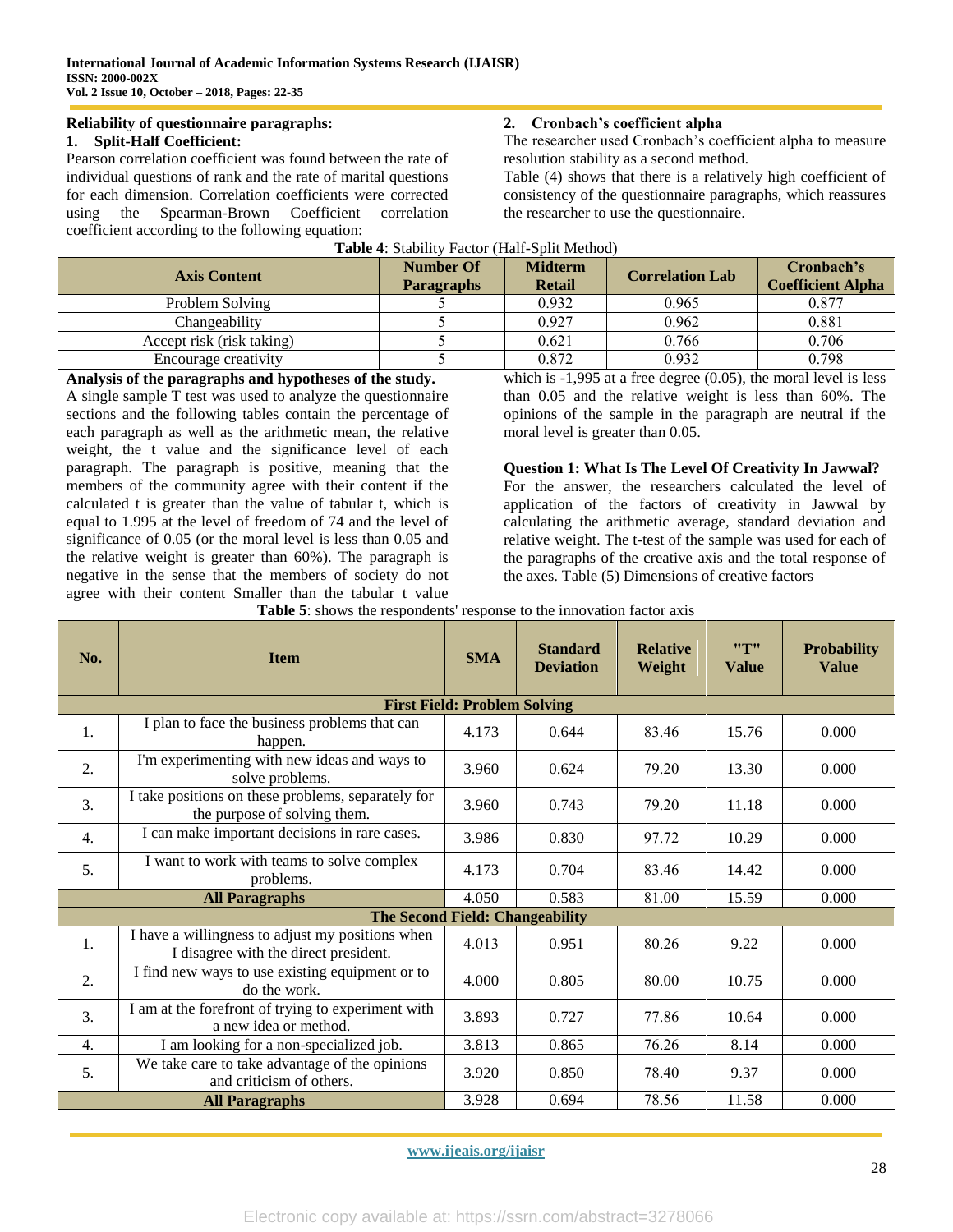| No. | <b>Item</b>                                                                                                         | <b>SMA</b> | <b>Standard</b><br><b>Deviation</b> | <b>Relative</b><br>Weight | "T"<br><b>Value</b> | <b>Probability</b><br><b>Value</b> |
|-----|---------------------------------------------------------------------------------------------------------------------|------------|-------------------------------------|---------------------------|---------------------|------------------------------------|
|     | The Third Field: Accepting Risks (Risk-Taking)                                                                      |            |                                     |                           |                     |                                    |
| 1.  | I tend to do high risk work.                                                                                        | 3.760      | 0.956                               | 75.20                     | 6.88                | 0.000                              |
| 2.  | I hesitate to apply new methods of doing work<br>out of fear of failure.                                            | 3.760      | 0.970                               | 75.20                     | 6.78                | 0.000                              |
| 3.  | I accept failure as the experience that precedes<br>success.                                                        | 3.906      | 0.808                               | 78.12                     | 9.71                | 0.000                              |
| 4.  | Introduce new ideas and techniques and seek<br>solutions to problems.                                               | 4.186      | 0.816                               | 83.72                     | 12.58               | 0.000                              |
| 5.  | I take responsibility for my work and I am ready<br>to face the results.                                            | 4.133      | 0.810                               | 82.66                     | 12.10               | 0.000                              |
|     | <b>All Paragraphs</b>                                                                                               | 3.949      | 0.593                               | 78.88                     | 13.85               | 0.000                              |
|     | The Fourth Field: Encourage Creativity                                                                              |            |                                     |                           |                     |                                    |
| 1.  | I implement new ideas.                                                                                              | 4.000      | 0.716                               | 80.00                     | 12.09               | 0.000                              |
| 2.  | Management encourages proposals from others.                                                                        | 3.920      | 0.587                               | 78.40                     | 13.57               | 0.000                              |
| 3.  | The administration provides facilities to attract<br>creative individuals and ensure that they continue<br>to work. | 4.093      | 0.774                               | 81.86                     | 12.23               | .0.000                             |
| 4.  | Management has the ability to supervise creators.                                                                   |            | 0.745                               | 77.86                     | 10.38               | 0.000                              |
| 5.  | The Department is keen to encourage individuals<br>who think beyond their competence.                               |            | 0.587                               | 78.40                     | 13.57               | 0.000                              |
|     | <b>All Paragraphs</b>                                                                                               | 3.965      | 0.510                               | 79.30                     | 16.37               | 0.000                              |
|     | <b>Total Degree Of Axis</b>                                                                                         | 3.973      | 0.501                               | 79.46                     | 16.80               | 0.000                              |

The tabular value at the significance level of 0.05 and the freedom level of "74" is 1.995

## **It is clear from the previous table:**

#### **1. First domain analysis (problem solving):**

The results showed that the mean of all the problems (problem solving) was 4.05 and the relative weight was 81.00%, which is greater than the neutral relative weight of 60%. The researchers attributed this to the fact that employees at Jawwal can make important decisions in cases of scarcity of information available, and the desire of employees to work in teams charged with solving complex problems.

#### **2. Second Field Analysis (Changeability):**

The results showed that the mean of all the variables (changeable) was 3.93, and the relative weight was 78.56%, which is greater than the neutral relative weight of 60%. The researchers attribute this to employees' ability to adjust their positions when they disagree with the direct boss, as well as to find new ways to use existing equipment or perform work.

#### **3. Third Field Analysis (Risk Acceptance):**

The results showed that the mean of all risk-related clauses was 3.95, and the relative weight was 78.88%, which is greater than the neutral relative weight of 60%. The researchers attributed this to the fact that Jawwal employees can take the initiative to adopt new ideas and methods, find solutions to problems, and hold employees accountable for their work and prepare for the results.

The results show that the arithmetic mean of all paragraphs related to creativity is 3.96, and the relative weight is 79.30%, which is greater than the neutral relative weight of 60%. The researchers attributed this to the fact that the management of Jawwal provides facilities to attract creative people and ensure their continued work, as well as the implementation of new ideas.

Overall the results show that the mean of the total degree of the axis (creative factors) is 3.97 and the relative weight is 79.46%, which is greater than the neutral relative weight of 60%.

The researchers conclude that Jawwal achieved creative factors through problem solving, changeability, risk tolerance, and creativity promotion. This result is consistent with both Al-Ayoubi and Al-Haila (2015) and Glouley (2013) (Mohammed and Chener, 2015)

In light of the above, we conclude that the level of creativity in Jawwal was high and thus prove the validity of the first hypothesis.

The second question: Are there differences between the views of the study society on the variables of the study due to the following variables: (Gender, qualification, years of service)?

To answer this question, the researchers answered the following hypothesis:

The second hypothesis: There are no significant differences at the level of significance ( $\alpha \leq 0.05$ ) between the views of the study community on the variables of the study attributed

**4. Fourth Field Analysis (Encouraging Creativity):**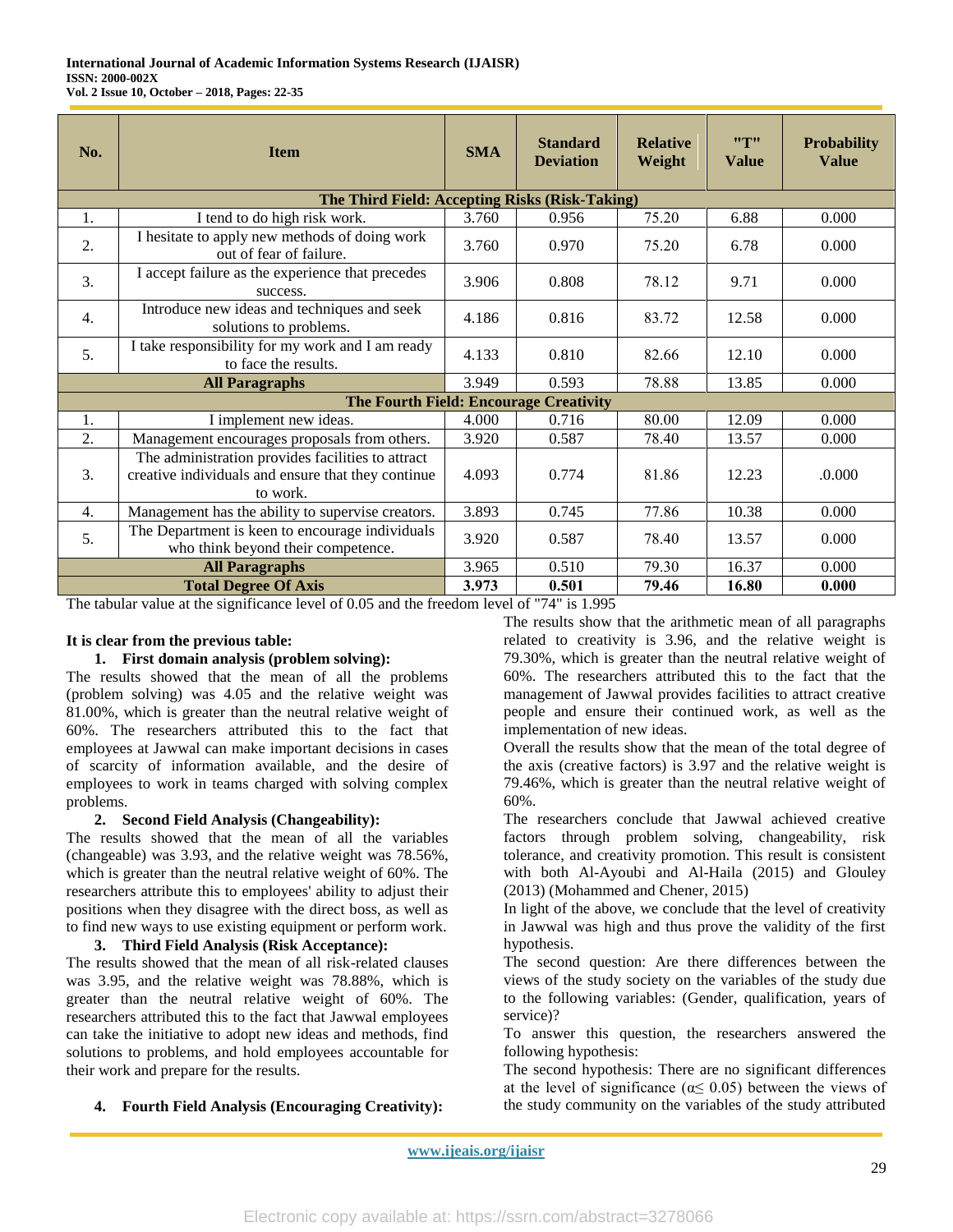to the following variables: (Gender, qualification, years of service).

#### **This hypothesis is based on the following subassumptions:**

**Ho 2**-1: There were no statistically significant differences at the level of significance  $(\alpha \le 0.05)$  between the views of the study community on the variables of the study due to Gender.

To answer this hypothesis, the t-test was used for two independent samples to test the differences in the average response of the sample of the study on the factors of creativity in Jawwal due to the gender variable. Table (6) shows the axis analysis.

| Table 6: shows the results of t-test on the factors of creativity in Jawwal |  |  |  |  |  |  |  |
|-----------------------------------------------------------------------------|--|--|--|--|--|--|--|
|                                                                             |  |  |  |  |  |  |  |

| The Hub                    | <b>Gender</b> | <b>The Number</b> | <b>SMA</b> | <b>Standard</b><br><b>Deviation</b> | "T" Value | <b>Level Of Significance</b> |
|----------------------------|---------------|-------------------|------------|-------------------------------------|-----------|------------------------------|
| <b>Creative factors in</b> | <b>Male</b>   |                   | 3.521      | 0.311                               | $-0.821$  | 0.254                        |
| <b>Jawwal</b>              | Female        | 18                | 4.341      | 0.273                               |           |                              |

The tabular t value at the degree of freedom of "74" and the significance level of 0.05 is 1.995

It is clear from the previous table that the calculated t value of all axes is -0.821, which is less than the tabular t value of 1.995, and the value of the significance level is 0.254 which is greater than 0.05 indicating that there are no differences in the average responses of the study community for the Gender variable.

community on the variables of the study due to scientific qualification.

To answer this hypothesis, the t-test was used for two independent samples to test the differences in the average response of the study community on the factors of creativity in Jawwal due to the variable of scientific qualification.

**Ho 2**-2: There were no statistically significant differences at the level of significance ( $\alpha \leq 0.05$ ) between the views of the study

**Table 7**: shows the results of t-test on the factors of creativity in Jawwal

| <b>The Hub</b>             | <b>Qualification</b> | <b>The Number</b> | <b>SMA</b> | <b>Standard</b><br><b>Deviation</b> | "T" Value | <b>Level Of</b><br><b>Significance</b> |
|----------------------------|----------------------|-------------------|------------|-------------------------------------|-----------|----------------------------------------|
| <b>Creative factors in</b> | <b>M.A.</b>          |                   | 3.187      | 0.321                               | $-0.732$  | 0.346                                  |
| Jawwal                     | BA                   | 58                | 4.546      | 0.334                               |           |                                        |

The tabular t value at the degree of freedom of "74" and the significance level of 0.05 is 1.995

It is clear from the previous table that the calculated t value of all axes is equal to -0.732, which is less than the tabular t value of 1.995, and the value of the significance level is 0.346 which is greater than 0.05 indicating that there are no differences in the average responses of the study community For the qualification variable.

**Ho 2**-3: There were no statistically significant differences at the level of significance  $(\alpha \le 0.05)$  between the views of the study community on the variables of the study attributed to the years of service.

In order to answer this hypothesis, the One Way ANOVA test was used to test the differences in the average response of the study sample on the factors of creativity in Jawwal due to the change in the years of service.

# **Table 8**: shows the results of the analysis of the mono-variance on the factors of creativity in Jawwal

| <b>The Hub</b>                    | <b>Source Of Contrast</b> | <b>Total</b><br><b>Squares</b> | Degree Of<br>Freedom | Average<br><b>Squares</b> | "F"<br><b>Values</b> | <b>Probability</b><br><b>Value</b> |
|-----------------------------------|---------------------------|--------------------------------|----------------------|---------------------------|----------------------|------------------------------------|
| <b>Creative factors in Jawwal</b> | Between groups            | 0.259                          |                      | 0.168                     |                      |                                    |
|                                   | Within groups             | 8.687                          | 72                   | 0.174                     | .734                 | 0.255                              |
|                                   | <b>Total</b>              | 8.946                          | 74                   |                           |                      |                                    |

The value of the tabular F at the degree of freedom of "2, 72" and the level of significance 0.05 is 3.12

The table shows that the calculated value of the axes is equal to 1.734, which is less than the value of Table 3.12 and the probability value is 0.255 greater than 0.05, which indicates that there are no differences in the average responses of the study community about the factors of creativity in Jawwal due to variable years of service.

The researchers conclude that there are no statistical differences between the opinion of the sample of the study due to the factors of creativity in Jawwal in terms of (type, qualification and years of service). This result is due to the interest of the company and its adoption by both sexes and granting them privileges and provide a work environment compatible with both sexes regardless of the qualification or years of service. The environment provided by Jawwal is a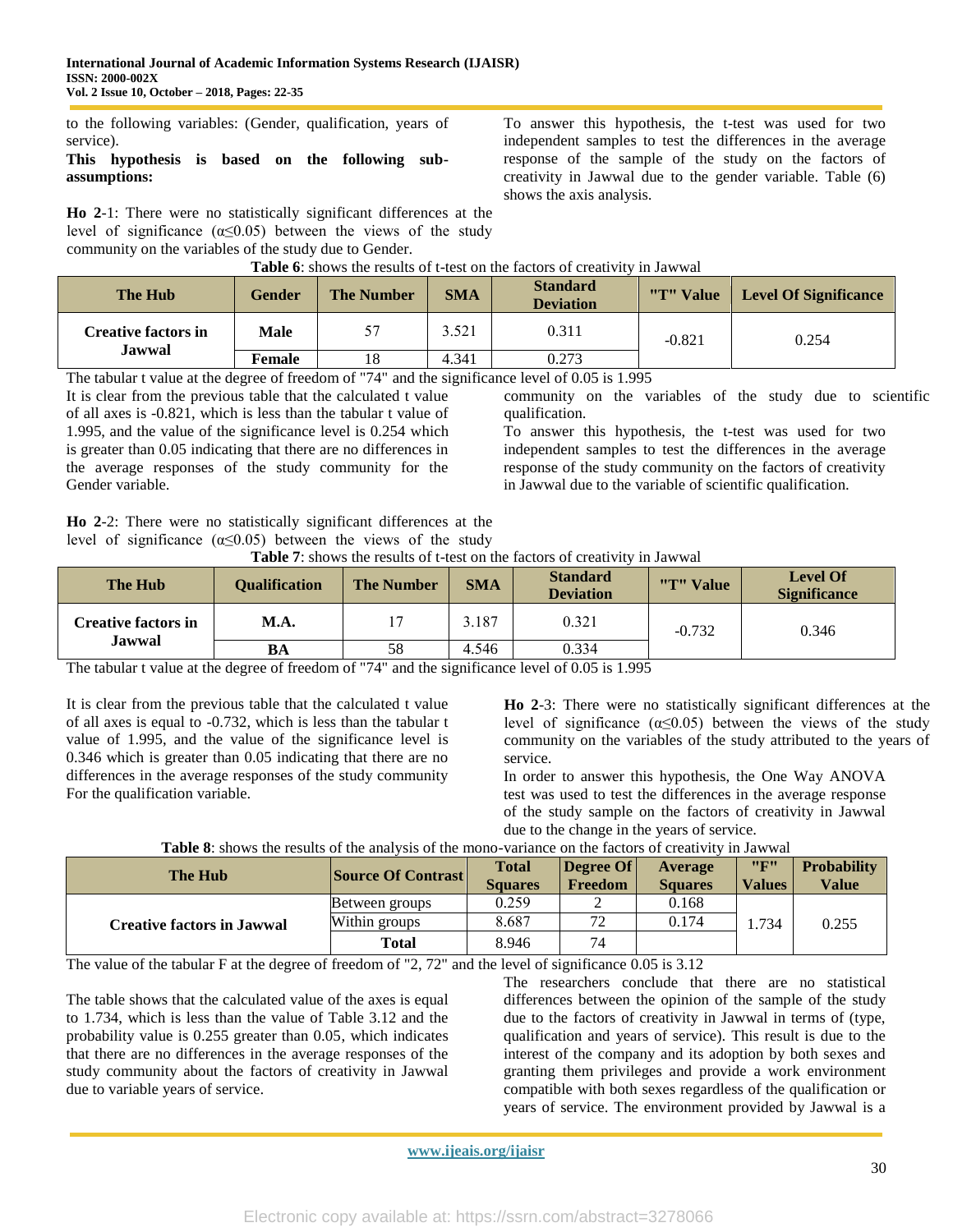very good environment for all. This result is different with Glouley (2013).

#### **10. RESULTS**

- Jawwal is interested in creativity, where it obtained a high approval rate according to the opinions of the company's employees.
- The order of creative dimensions was as follows: first came after "problem solving", followed by "encouraging creativity, then after" accepting risk, "and finally resolved after" changeability ".
- There are no statistical differences between the sample of the study due to the factors of creativity in Jawwal in terms of (Gender, qualification, and years of service).

#### **11. RECOMMENDATIONS**

- Create the appropriate organizational climate for creativity and encourage employees to come up with innovative new ideas.
- The culture of innovation among employees should be disseminated through ongoing improvement activities of the company even if there are no problems, to maximize the value of services provided to customers.
- To support and adopt creative ideas and encourage them by creating a list to motivate creative individuals and encourage others to innovate.

#### **REFERENCES**

- [1]Abu Naser, S. S., El Talla, S. A., Abu Amuna, Y. M., & Al Shobaki, M. J. (2017). Technical Education and its Role in Promoting Entrepreneurship in the Gaza Strip. Paper presented at the Second Scientific Conference on Sustainability and enhancing the creative environment of the technical sector Palestine Technical College - Deir Al Balah 6-7 December 2017.
- [2]Abu Sultan, Y. S., Al Shobaki, M. J., Abu-Naser, S. S., & El Talla, S. A. (2018). Effect of the Dominant Pattern of Leadership on the Nature of the Work of Administrative Staff at Al-Aqsa University. International Journal of Academic Information Systems Research (IJAISR), 2(7), 8-29.
- [3]Al Hila, A., Al Shobaki, M., Naser, S. A., & Abu Amuna, Y. M. (2017). The Reality of the Effectiveness of Time Management from the Perspective of the Employees of the Beauty Clinic of Dentistry. International Journal of Engineering and Information Systems (IJEAIS), 1(6), 137-156.
- [4]Al Shobaki, M. J., Abu-Naser, S. S., Abu Amuna, Y. M., & El Talla, S. A. (2018). The Entrepreneurial Creativity Reality among Palestinian Universities Students. International Journal of Academic Management Science Research (IJAMSR), 2(3), 1-13.
- [5]Abu Amuna, Y. M., Al Shobaki, M., & Abu Naser, S. & Badwan, J. J. (2017). Understanding Critical Variables

for Customer Relationship Management in Higher Education Institution from Employees Perspective. International Journal of Information Technology and Electrical Engineering, 6(1), 10-16.

- [6]Arqawi, S. M., Al Hila, A. A., Abu-Naser, S. S., & Al Shobaki, M. J. (2018). The Degree of Employee Awareness of the Reality of Excellence in Performance at the Technical University of Palestine (Kadoorei). International Journal of Academic Management Science Research (IJAMSR), 2(9), 27-40.
- [7]El Talla, S. A., Abu Naser, S. S., Abu Amuna, Y. M., & Al Shobaki, M. J. (2017). The Creative Environment and Its Relationship to the Lean Management of Technical Colleges Operating in Gaza Strip. Paper presented at the Second Scientific Conference on Sustainability and enhancing the creative environment of the technical sector Palestine Technical College - Deir Al Balah 6-7 December 2017.
- [8]FarajAllah, A. M., El Talla, S. A., Abu Naser, S. S., & Al Shobaki, M. J. (2018). Participation of Administrative Staff in Decision-Making and Their Relation to the Nature of Work in Universities. International Journal of Academic Multidisciplinary Research (IJAMR), 2(7), 13-34.
- [9]Madi, S. A., El Talla, S. A., Abu-Naser, S. S., & Al Shobaki, M. J. (2018). The Organizational Structure and its Impact on the Pattern of Leadership in Palestinian Universities. International Journal of Academic Management Science Research (IJAMSR), 2(6), 1-25.
- [10]Salama, A. A., Al Shobaki, M., Abu-Naser, S. S., AlFerjany, A. A. M., & Abu Amuna, Y. M. (2018). The Relationship between Performance Standards and Achieving the Objectives of Supervision at the Islamic University in Gaza. International Journal of Engineering and Information Systems (IJEAIS), 1(10), 89-101.
- [11]Abu Namous, Raeda Ali (2016). The effectiveness of leadership and its relationship to the creative behavior of military medical service personnel in the Gaza governorates. Unpublished Master Thesis, Islamic University, Gaza.
- [12]Abu-Naser, S. S., Al Shobaki, M. J., Abu Amuna, Y. M., & El Talla, S. A. (2018). The Reality of the Effectiveness of Electronic Marketing in Technical Colleges in Palestine. International Journal of Academic Information Systems Research (IJAISR), 2(2), 19-36.
- [13]Al Hila, A. A., & Al Shobaki, M. J. (2016). The Role of Servant Leadership in Achieving Excellence Performance in Technical Colleges-Provinces of Gaza Strip. International Journal of Management Research and Business Strategy, 6(1), 69-91.
- [14]Al Shobaki, M. J., Abu-Naser, S. S., Abu Amuna, Y. M., & El Talla, S. A. (2018). Support Extent Provided by Universities Senior Management in Assisting the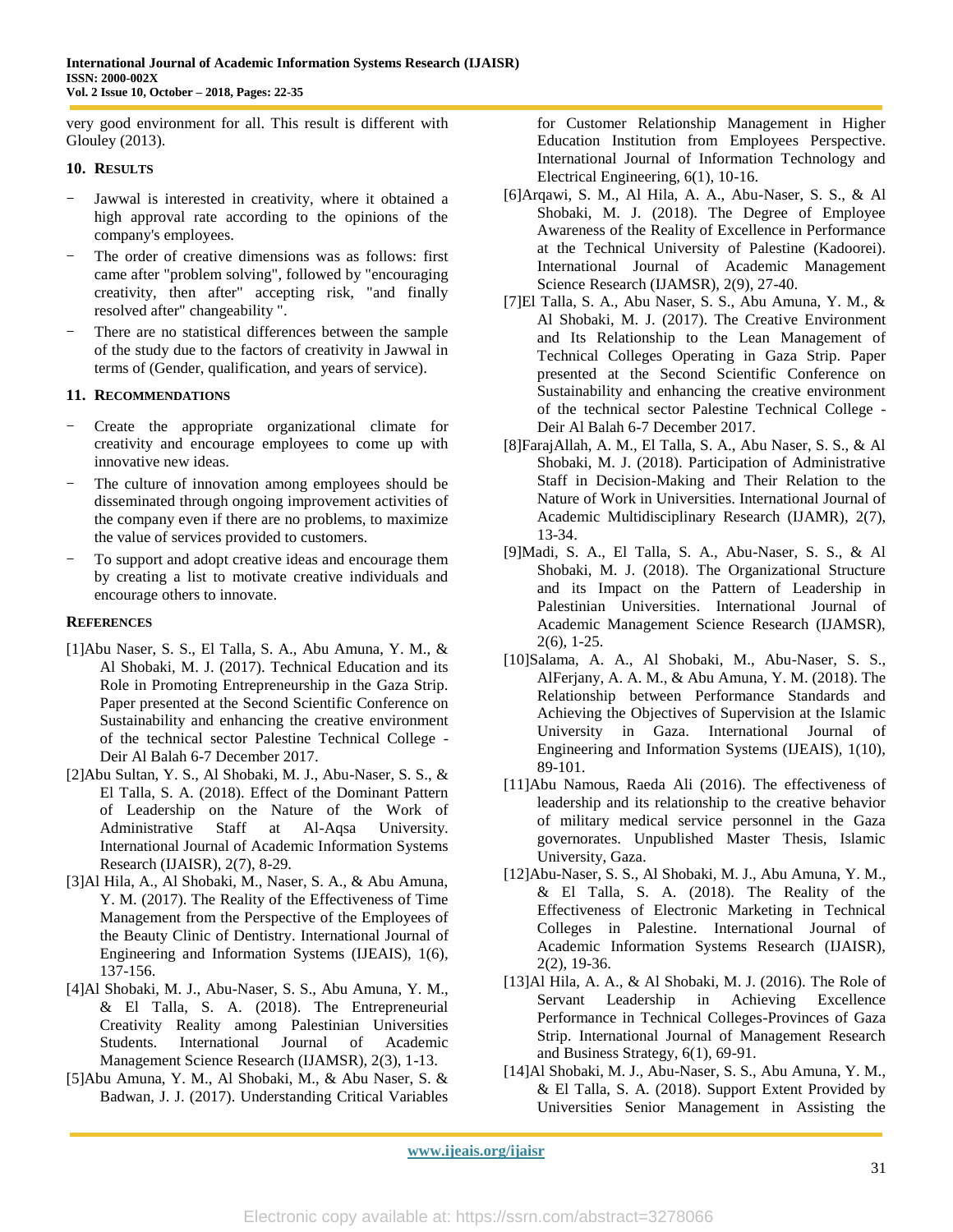Transition to e-Management. International Journal of Academic Management Science Research (IJAMSR), 2(5), 1-26.

- [15]Abu Amuna, Y. M., Al Shobaki, M., & Abu Naser, S. & El Talla, S. A. (2017). The Reality of Electronic Human Resources Management in Palestinian Universities-Gaza Strip. International Journal of Engineering and Information Systems (IJEAIS), 1(3), 37-57.
- [16]Arqawi, S. M., Al Hila, A. A., Abu-Naser, S. S., & Al Shobaki, M. J. (2018). Degree of Organizational Loyalty among Palestinian Universities Staff-Case Study on Palestine Technical University–(Kadoorei). International Journal of Academic Multidisciplinary Research (IJAMR), 2(9), 1-10.
- [17]El Talla, S. A., Abu Naser, S. S., Abu Amuna, Y. M., & Al Shobaki, M. J. (2017). Technical Colleges as Smart Organizations and their Relationship to Sustainability. Paper presented at the Second Scientific Conference on Sustainability and enhancing the creative environment of the technical sector Palestine Technical College - Deir Al Balah 6-7 December 2017.
- [18]FarajAllah, A. M., El Talla, S. A., Abu-Naser, S. S., & Al Shobaki, M. J. (2018). The Impact of Technological and Human Requirements for Re-Engineering Processes in Improving Productivity. International Journal of Academic Information Systems Research (IJAISR), 2(9), 29-38.
- [19]Abu Zeid, Khaled (2010). The impact of organizational power on job creation for employees in Jordanian commercial banks. Unpublished MA, Middle East University, Amman.
- [20]Al Obeidim, Raden (2010). "Information Technology and Strategic Thinking and their Impact on the Strategy of Organizational Innovation: An Empirical Study on Mustansiriya University Faculties", PhD thesis, Faculty of Management and Economics, Mustansiriya University, Baghdad.
- [21]Al Hila, A. A., Al Shobaki, M. J., & Abu-Naser, S. S. (2018). The Effectiveness of a Website to Improve the Effectiveness of Time Management for Employees in the Beauty Dental Clinic. International Journal of Academic Information Systems Research (IJAISR), 2(5), 23-52.
- [22]Al Shobaki, M. J., Abu-Naser, S. S., Abu Amuna, Y. M., & El Talla, S. A. (2018). The Level of Organizational Climate Prevailing In Palestinian Universities from the Perspective of Administrative Staff. International Journal of Academic Management Science Research (IJAMSR), 2(5), 33-58.
- [23]El Talla, S. A., Abu-Naser, S. S., Al Shobaki, M. J., & Abu Amuna, Y. M. (2018). The Application of the Principles of the Creative Environment in the Technical Colleges in Palestine. International Journal of Engineering and Information Systems (IJEAIS), 2(1), 211-229.
- [24]FarajAllah, A. M., El Talla, S. A., Abu-Naser, S. S., & Al Shobaki, M. J. (2018). The Reality of Adopting the Strategic Orientation in the Palestinian Industrial Companies. International Journal of Academic Management Science Research (IJAMSR), 2(9), 50-60.
- [25]Naser, S. S. A., & Al Shobaki, M. J. (2017). Organizational Excellence and the Extent of Its Clarity in the Palestinian Universities from the Perspective of Academic Staff. International Journal of Information Technology and Electrical Engineering, 6(2), 47-59.
- [26]Al-Ayoubi. Mansour Mohammed and Al-Haila, Amal Abdul Majeed (2015). "The Role of Creativity and Innovation in Promoting Competitiveness: Case Study of Bank of Palestine Limited, Islamic University", Gaza, Faculty of Commerce, 5th Scientific Conference "Entrepreneurship and Innovation in Small Business Development".
- [27]Al-Otaibi, Mohamed (2007). Creativity and Administrative Excellence, Cairo, Egypt, Dar Al Fajr Publishing.
- [28]Glouley, Asma (2013). "The Impact of Organizational Culture on Administrative Creativity among Workers in Algerian Higher Education Institutions, Biskra University Case Study", Biskra University, Faculty of Economic and Commercial Sciences and Management Sciences, Department of Management Science, Master Thesis.
- [29]Jacob, Basma Ahmed (2016). Measuring the impact of organizational justice on the development of institutional innovation: A field study on ready-made garment projects in the industrial zone south of Port Said. Journal of Financial and Commercial Research (Faculty of Commerce, Port Said University) - Egypt. P.1, 344-383.
- [30]Al hila, A. A., Al Shobaki, M. J., Abu Amuna, Y. M., & Abu Naser, S. S. (2017). Organizational Excellence in Palestinian Universities of Gaza Strip. International Journal of Information Technology and Electrical Engineering, 6(4), 20-30.
- [31]Al Shobaki, M. J., Abu-Naser, S. S., Abu Amuna, Y. M., & El Talla, S. A. (2018). The Availability of Smart Organization Dimensions in Technical Colleges in Palestine. International Journal of Engineering and Information Systems (IJEAIS), 2(1), 49-64.
- [32]El Talla, S. A., Abu-Naser, S. S., Al Shobaki, M. J., & Abu Amuna, Y. M. (2018). The Reality of Achieving Sustainability in Technical Colleges Operating in the Gaza Strip. International Journal of Academic Management Science Research (IJAMSR), 2(2), 16-30.
- [33]FarajAllah, A. M., El Talla, S. A., Abu-Naser, S. S., & Al Shobaki, M. J. (2018). The Nature of Work and Its Relation to the Type of Communication among Employees in Palestinian Universities-A Comparative Study between Al-Azhar and Al-Aqsa Universities. International Journal of Academic Multidisciplinary Research (IJAMR), 2(6), 10-29.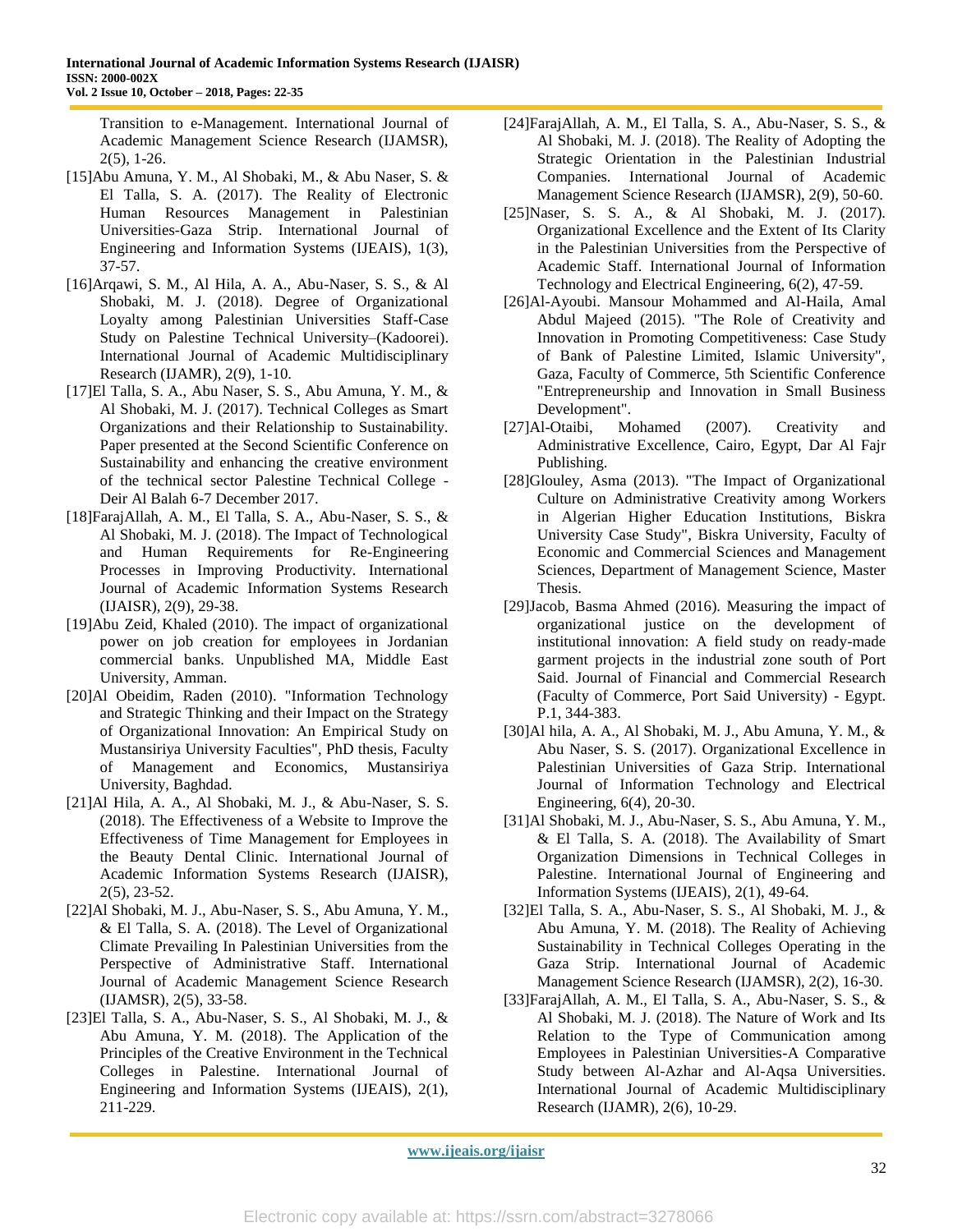- [34]Naser, S. S. A., Al Shobaki, M. J., Abu Amuna, Y. M. & Al Hila, A. A. (2017). Trends of Palestinian Higher Educational Institutions in Gaza Strip as Learning Organizations. International Journal of Digital Publication Technology, 1(1), 1-42.
- [35]Jurado, Martinez & Fuentes, Moyano PJ, (2014), lean management and supply chain management and sustainability: a literature review, journal cleaner pro. , Vol.(85), No.(2).
- [36]Khalaf, Mohamed Karim (2010). The Relationship of Transformational Leadership to Administrative Creativity to the Heads of Academic Departments of the Islamic University of Gaza, Unpublished Master Thesis, Islamic University, Palestine.
- [37]Mohammed, Nasreen and Chenter, Abdul Rahman (2015). "The Relationship between Quality of Work Life and Organizational Creativity: Applied Research in the Ministry of Planning," Journal of Economic and Administrative Sciences, Faculty of Management and Economics, University of Baghdad, Vol. (21), Issue (81).
- [38]Al Shobaki, M. J., Abu-Naser, S. S., El Talla, S. A., & Abu Amuna, Y. M. (2018). Performance Reality of Administrative Staff in Palestinian Universities. International Journal of Academic Information Systems Research (IJAISR), 2(4), 1-17.
- [39]Naseer, Talal and Al-Azzawi, Najm (2011). "The Effect of Administrative Innovation on Improving the Performance of Human Resources Management in Jordanian Commercial Banks" The International Conference on "Innovation and Organizational Change in Modern Organizations: A Study and Analysis of National and International Experiences", held by Saad Dahlab University - Blida , For the period 18-19 May 2011.
- [40]Al Shobaki, M. J., & Naser, S. S. A. (2017). The Role of the Practice of Excellence Strategies in Education to Achieve Sustainable Competitive Advantage to Institutions of Higher Education-Faculty of Engineering and Information Technology at Al-Azhar University in Gaza a Model. International Journal of Digital Publication Technology, 1(2), 135-157.
- [41]El Talla, S. A., FarajAllah, A. M., Abu-Naser, S. S., & Al Shobaki, M. J. (2018). The Reality of Applying the Policy and Strategy Standard in the Palestinian Universities According to the International Quality Models. International Journal of Engineering and Information Systems (IJEAIS), 2(9), 1-9.
- [42]FarajAllah, A. M., El Talla, S. A., Abu-Naser, S. S., & Al Shobaki, M. J. (2018). Availability of Re-Engineering Requirements for Palestinian Industrial Companies. International Journal of Academic Management Science Research (IJAMSR), 2(9), 8-18.
- [43]Nasr, Nawal (2017). Analytical study of the relationship between the management of high containment and the development of administrative creativity for the staff of

the school. The 24th Annual Scientific Conference: The Leadership and Management of Education in the Arab World: Reality and Future Perspectives - The Egyptian Association for Comparative Education and Educational Management - Egypt. 399 - 381.

- [44]Al Shobaki, M. J., Naser, S. S. A., Abu Amuna, Y. M., & Al Hila, A. A. (2017). Learning Organizations and Their Role in Achieving Organizational Excellence in the Palestinian Universities. International Journal of Digital Publication Technology, 1(2), 40-85.
- [45]Nicholas, John, (2010), Lean Production for Competitive Advantage: A Comprehensive Guide to Lean Methodologies and Management Practices, Taylor and Francis Group, productivity press.
- [46]Nylund , Jaakko, (2013), Improving Processes Through Lean -Management, Thesis of Business Administration, Helsinki Metropolia.
- [47]Oreibi, Mohammed, and Al Obeidi, Mohammed Jassim (2010). Modern management and the psychology of creative organization. Debono Printing & Publishing.
- [48]Yong, T. T., & Chen, H. C. (2010). "Impact of role ambiguity and role Conflict on employee creativity". African journal of Business Management, Taiwan, Vol. 4, No. 6.
- [49]Ahmed, A. A., Abu-Naser, S. S., El Talla, S. A., & Al Shobaki, M. J. (2018). The Impact of Information Technology Used on the Nature of Administrators Work at Al-Azhar University in Gaza. International Journal of Academic Information Systems Research (IJAISR), 2(6), 1-20.
- [50]Al Hila, A. A., Al Shobaki, M. J., Abu-Naser, S. S., & Abu Amuna, Y. M. (2017). Proposed Model for Learning Organization as an Entry to Organizational Excellence from the Standpoint of Teaching Staff in Palestinian Higher Educational Institutions in Gaza Strip. International Journal of Education and Learning, 6(1).
- [51]Al Shobaki, M. J., Abu-Naser, S. S., Amuna, Y. M. A., & El Talla, S. A. (2018). The Extent to Which Technical Colleges Are Committed To Applying Lean Management. International Journal of Engineering and Information Systems (IJEAIS), 2(1), 23-42.
- [52] El Talla, S. A., Al Shobaki, M. J., Abu-Naser, S. S., & Abu Amuna, Y. M. (2018). Organizational Structure and its Relation to the Prevailing Pattern of Communication in Palestinian Universities. International Journal of Engineering and Information Systems (IJEAIS), 2(5), 22-43.
- [53]Naser, S. S. A., Al Shobaki, M. J., Abu Amuna, Y. M. & El Talla, S. A. (2017). The Reality of Electronic Human Resources Management in Palestinian Universities from the Perspective of the Staff in IT Centers. International Journal of Engineering and Information Systems (IJEAIS), 1(2), 74-96.
- [54]AlFerjany, A. A. M., Salama, A. A., Abu Amuna, Y. M., Al Shobaki, M. J., & Abu-Naser, S. S. (2018). The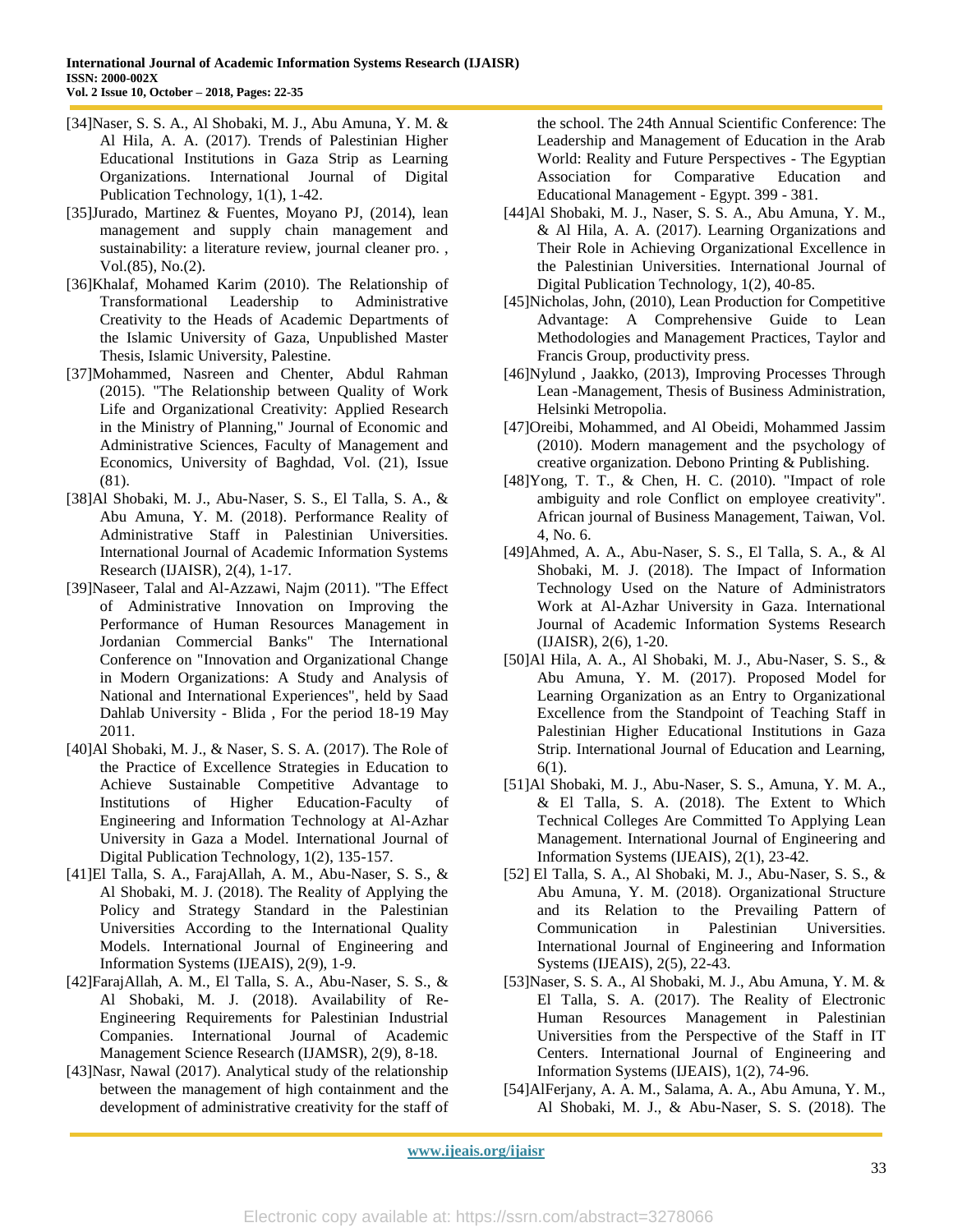Relationship between Correcting Deviations in Measuring Performance and Achieving the Objectives of Control-The Islamic University as a Model. International Journal of Engineering and Information Systems (IJEAIS), 2(1), 74-89.

- [55]Al Shobaki, M. J., Abu-Naser, S. S., Abu Amuna, Y. M., & El Talla, S. A. (2018). The Level of Promotion of Entrepreneurship in Technical Colleges in Palestine. International Journal of Engineering and Information Systems (IJEAIS), 2(1), 168-189.
- [56]Almasri, A., El Talla, S. A., Abu-Naser, S. S., & Al Shobaki, M. J. (2018). The Organizational Structure and its Role in Applying the Information Technology Used In the Palestinian Universities-Comparative Study between Al-Azhar and the Islamic Universities. International Journal of Academic and Applied Research (IJAAR), 2(6), 1-22.
- [57]Al Shobaki, M. J., & Naser, S. S. A. (2017). Studying the Reality of Applying Re-Engineering of Operations and Business in the Palestinian Universities in Gaza Strip, Al-Azhar University in Gaza a Model. International Journal of Information Technology and Electrical Engineering, 6(2), 10-21.
- [58]Arqawi, S. M., Al Hila, A. A., Abu-Naser, S. S., & Al Shobaki, M. J. (2018). Interactive Justice as an Approach to Enhance Organizational Loyalty among Faculty Staff at Palestine Technical University- (Kadoorei). International Journal of Academic Information Systems Research (IJAISR), 2(9), 17-28.
- [59]Badwan, J. J., Al Shobaki, M. J., Naser, S. S. A., & Abu Amuna, Y. M. (2017). Adopting technology for customer relationship management in higher educational institutions. International Journal of Engineering and Information Systems (IJEAIS), 1(1), 20-28.
- [60]El Talla, S. A., FarajAllah, A. M., Abu-Naser, S. S., & Al Shobaki, M. J. (2018). The Reality of the Overall Performance Level in the Palestinian Universities. International Journal of Academic Multidisciplinary Research (IJAMR), 2(9), 21-29.
- [61]Madi, S. A., El Talla, S. A., Abu-Naser, S. S., & Al Shobaki, M. J. (2018). The dominant pattern of leadership and Its Relation to the Extent of Participation of Administrative Staff in Decision-Making in Palestinian Universities. International Journal of Academic Management Science Research (IJAMSR), 2(7), 20-43.
- [62]Al Shobaki, M. J., Abu-Naser, S. S., Salama, A. A., AlFerjany, A. A. M., & Abu Amuna, Y. M. (2018). The Role of Measuring and Evaluating Performance in Achieving Control Objectives-Case Study of" Islamic University". International Journal of Engineering and Information Systems (IJEAIS), 2(1), 106-118.
- [63]Salama, A. A. M., Abu Amuna, Y. M., Al Shobaki, M. J., & Abu-Naser, S. S. (2018). The Role of Administrative Procedures and Regulations in

Enhancing the Performance of The Educational Institutions-The Islamic University in Gaza is A Model. International Journal of Academic Multidisciplinary Research (IJAMR), 2(2), 14-27.

- [64]Al Shobaki, M. J., & Naser, S. S. A. (2016). The Dimensions of Organizational Excellence in the Palestinian Higher Education Institutions from the Perspective of the Students. Global Journal of Multidisciplinary Studies, 5(11), 66-100.
- [65]El Talla, S. A., Al Shobaki, M. J., Abu-Naser, S. S., & Abu Amuna, Y. M. (2018). The Nature of the Organizational Structure in the Palestinian Governmental Universities-Al-Aqsa University as a Model. International Journal of Academic Multidisciplinary Research (IJAMR), 2(5), 15-31.
- [66]Sultan, Y. S. A., Al Shobaki, M. J., Abu-Naser, S. S., & El Talla, S. A. (2018). The Style of Leadership and Its Role in Determining the Pattern of Administrative Communication in Universities-Islamic University of Gaza as a Model. International Journal of Academic Management Science Research (IJAMSR), 2(6), 26-42.
- [67]Al Shobaki, M. J., Naser, S. S. A., Abu Amuna, Y. M., & El Talla, S. A. (2017). Impact of Electronic Human Resources Management on the Development of Electronic Educational Services in the Universities. International Journal of Engineering and Information Systems, 1(1), 1-19.
- [68]Zaqout, I., Abu-Naser, S. S., El Talla, S. A., & Al Shobaki, M. J. (2018). Information Technology used and it's Impact on the Participation of Administrative Staff in Decision-Making in Palestinian Universities. International Journal of Academic Multidisciplinary Research (IJAMR), 2(8), 7-26.
- [69]Al Hila, A. A., Alshaer, I. M. A., Al Shobaki, M. J., & Abu-Naser, S. S. (2018). University Governance as an Input to Strengthen Partnership with Local Community Organizations-A Comparative Study between Public and Private Universities. International Journal of Academic Multidisciplinary Research (IJAMR), 2(8), 35-61.
- [70]Arqawi, S. M., Al Hila, A. A., Abu-Naser, S. S., & Al Shobaki, M. J. (2018). Obstacles to the Application of Knowledge Management from the Point of View of the Employees at the Technical University of Palestine (Kadoorei). International Journal of Academic Information Systems Research (IJAISR), 2(9), 1-16.
- [71]El Talla, S. A., FarajAllah, A. M., Abu-Naser, S. S., & Al Shobaki, M. J. (2018). The Reality of Applying Leadership Standard in Palestinian Universities According to the International Quality Models. International Journal of Academic Management Science Research (IJAMSR), 2(9), 73-82.
- [72]Ahmad, H. R., Abu-Naser, S. S., El Talla, S. A., & Al Shobaki, M. J. (2018). Information Technology Role in Determining Communication Style Prevalent Among Al-Azhar University Administrative Staff. International